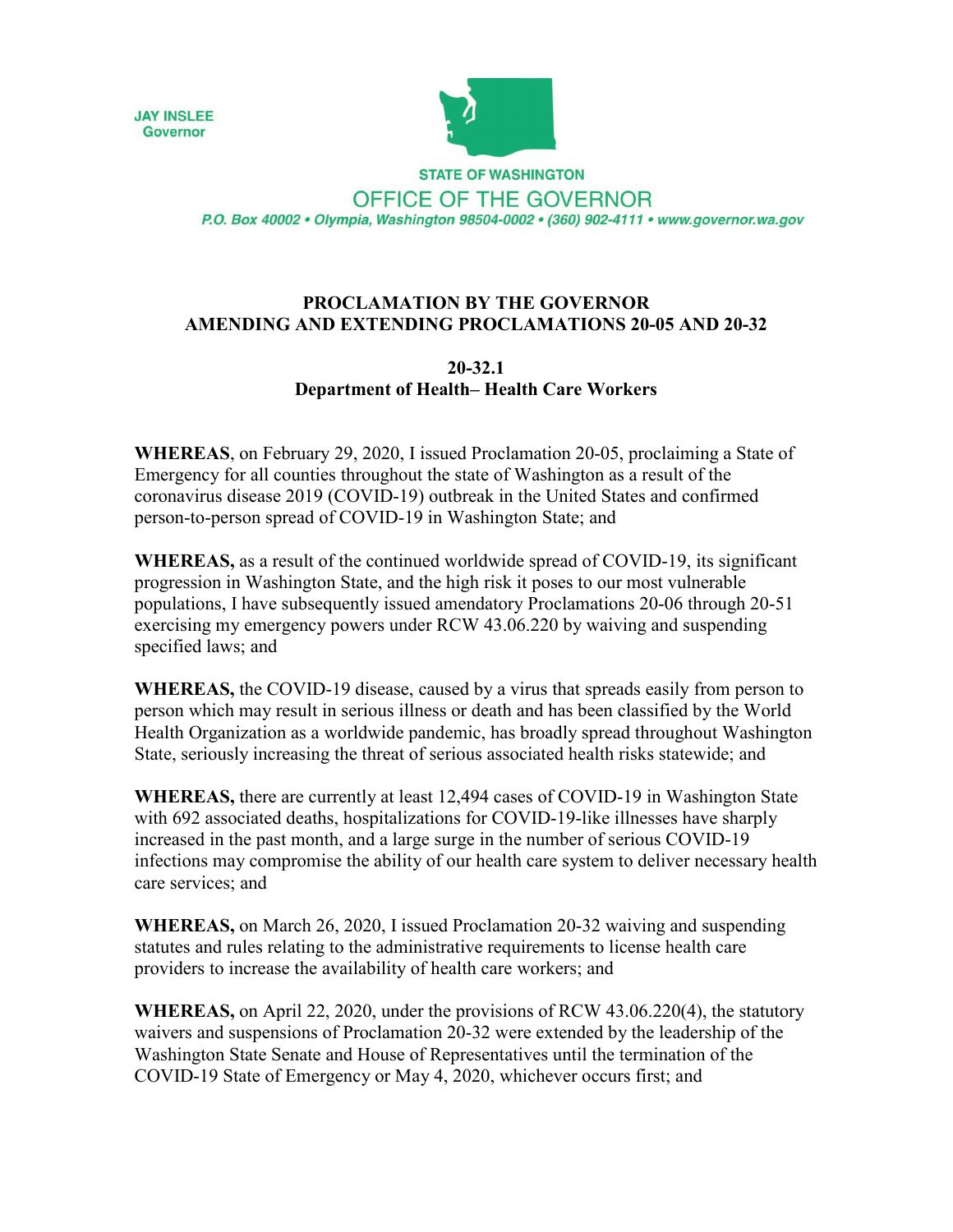**WHEREAS,** to fully extend Proclamation 20-32, it is also necessary for me to extend the waiver and suspension of rules as provided in Proclamation 20-32; and

**WHEREAS,** the worldwide COVID-19 pandemic and its progression in Washington State continues to threaten the life and health of our people as well as the economy of Washington State, and remains a public disaster affecting life, health, property or the public peace; and

**WHEREAS**, the Washington State Department of Health continues to maintain a Public Health Incident Management Team in coordination with the State Emergency Operations Center and other supporting state agencies to manage the public health aspects of the incident; and

**WHEREAS**, the Washington State Military Department Emergency Management Division, through the State Emergency Operations Center, continues coordinating resources across state government to support the Department of Health and local health officials in alleviating the impacts to people, property, and infrastructure, and continues coordinating with the Department of Health in assessing the impacts and long-term effects of the incident on Washington State and its people.

**NOW, THEREFORE**, I, Jay Inslee, Governor of the state of Washington, as a result of the above-noted situation, and under Chapters 38.08, 38.52 and 43.06 RCW, do hereby proclaim that a State of Emergency continues to exist in all counties of Washington State, that Proclamation 20-05 and all amendments thereto remain in effect as otherwise amended, and that Proclamation 20-32 is amended to (1) recognize the extension of statutory waivers and suspensions therein by the leadership of the Washington State Senate and House of Representatives until the termination of the COVID-19 State of Emergency or May 4, 2020, whichever occurs first, and (2) similarly extend the waiver and suspension of rules relating to the licensing of health care workers until May 4, 2020.

I again direct that the plans and procedures of the *Washington State Comprehensive Emergency Management Plan* be implemented throughout state government. State agencies and departments are directed to continue utilizing state resources and doing everything reasonably possible to support implementation of the *Washington State Comprehensive Emergency Management Plan* and to assist affected political subdivisions in an effort to respond to and recover from the COVID-19 pandemic.

I continue to order into active state service the organized militia of Washington State to include the National Guard and the State Guard, or such part thereof as may be necessary in the opinion of The Adjutant General to address the circumstances described above, to perform such duties as directed by competent authority of the Washington State Military Department in addressing the outbreak. Additionally, I continue to direct the Department of Health, the Washington State Military Department Emergency Management Division,